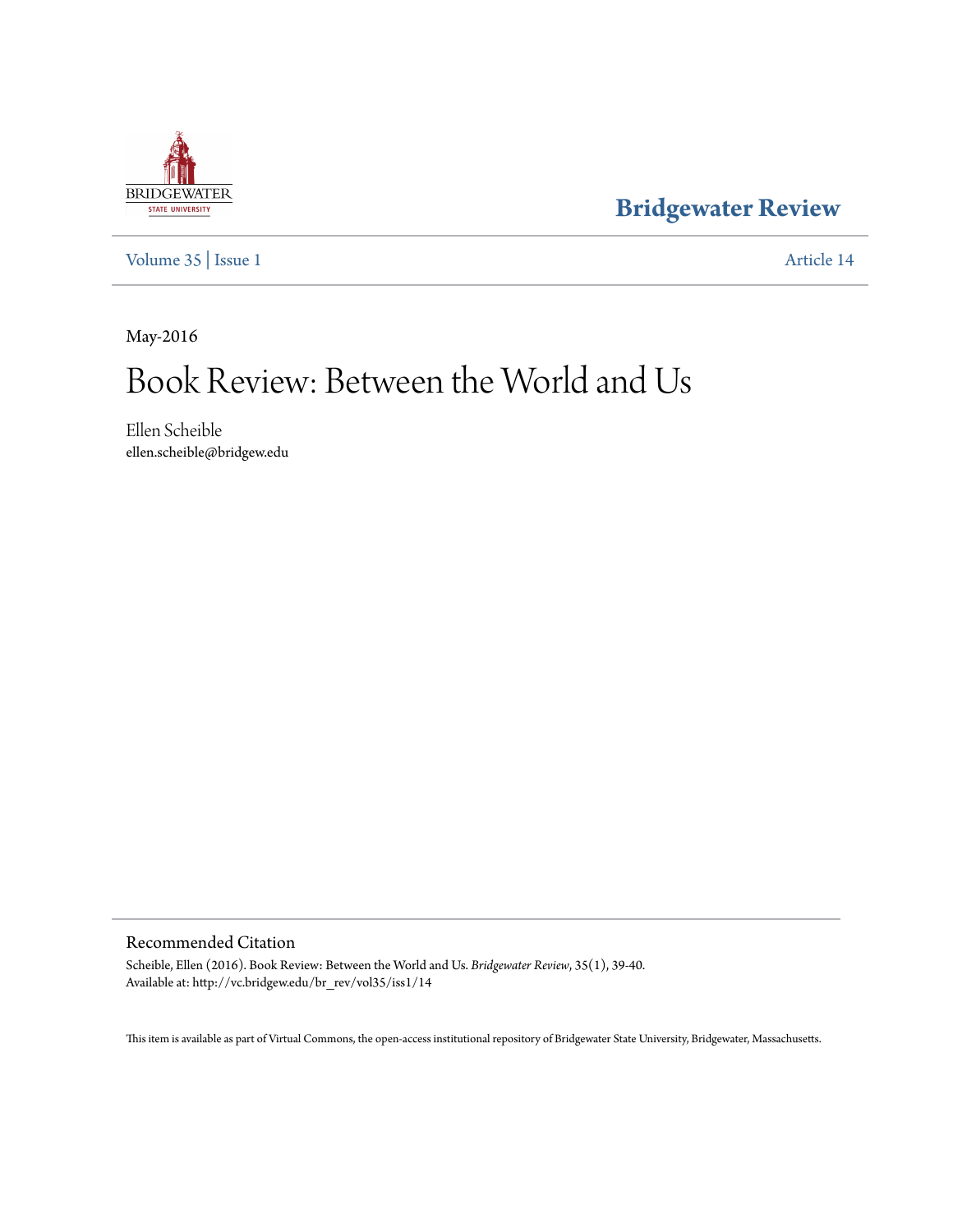# Between the World and Us

### *Ellen Scheible*

**Ta-Nehisi Coates,** *Between the World and Me*  **(Spiegel & Grau, 2015).**

By the time this review goes to press, Ta-Nehisi<br>Coates' New York Times Best Seller, *Between*<br>the World and Me, will have been in print<br>for almost a year. It has already found a significant Coates' New York Times Best Seller, *Between the World and Me*, will have been in print for almost a year. It has already found a significant audience among readers like us. So, why review a book that a good many of us already *know*? Here's why: because the choir to which that book preaches has embraced it without singing its praises loudly enough for the congregation to hear. We have been dumbstruck by the brilliance of the sermon.

As university faculty members who often teach classes with social justice themes, we know well the disappointment of referencing a moment in contemporary history that we find groundbreaking only to realize that our students are entirely unaware of it. Worse, there are times when we seek to galvanize students with the most inspirational of ideas, but come to the epiphany later that what galvanizes us might not do the same for them; or, at least, won't do it in the same way. We rarely give up, though. Instead, we retrace our steps, reteach the history, remind students why it matters, and introduce the material again.

It is hard for me to imagine how *Between the World and Me* would not be on the top of every college student's must-read list, especially if she is a student of color or comes from a disenfranchised social or economic background. Yet, I walked into my office hours at the Center for Multicultural Affairs one day early this semester, tossed the book on the table, asked a student to read aloud to all assembled the first page, and waited for the revolution to begin. She read the second page. I still waited for the sound of fury and the rise of political protest. She stopped on page three and I left the silent, unimpressed room. I left a room full of people who weren't sure why they were hearing this book.

 Coates' emphasis on black bodies and the corporeality of historical violence resonates deeply with my research on gender and sexuality and how I teach about female bodies as narrative canvases for social anxiety, economic deprivation, and reproductive fears. His memoir style, a letter from father to son connoting the powerful influence of inheritance, juxtaposed with his claim that whiteness is a social construct, not an inherited physical trait, leaves me nodding in agreement, ready to pen my own manifesto about inequality and the dangerous, misinformed discourse that perpetuates it.

However, I am not the person who needs to read this book. I understand it too well. I have it written in my bones and in the archives of every syllabus of mine from the past 10 years. It reassures

me that my feelings about race and class in America are not just correct; but they are gospel. I consumed this book as though it was Christmas dinner a meal that I've eaten so many times before and will eat many times again, gratified by its reliability and consistency over the years. I think this book is masterful, pointedly critical in all the right ways and, above all, absolutely correct in its provocation that young black men are dehumanized and alienated from their own bodies by a system that lies to them.

Our students are the ones who need to read this book. More importantly, they need to read it with us. We need to teach this book. We need to adopt this book for first-year orientations and book clubs. We need to promote the book. Without a frequent and imperative call to expose social inequality, we lose sight of the physical reality created by systemic racism.

As an Irish Studies scholar who regularly teaches the history of British colonization in Ireland, I return often to a foundational premise of postcolonial criticism: Western subjectivity in the years after the Enlightenment was